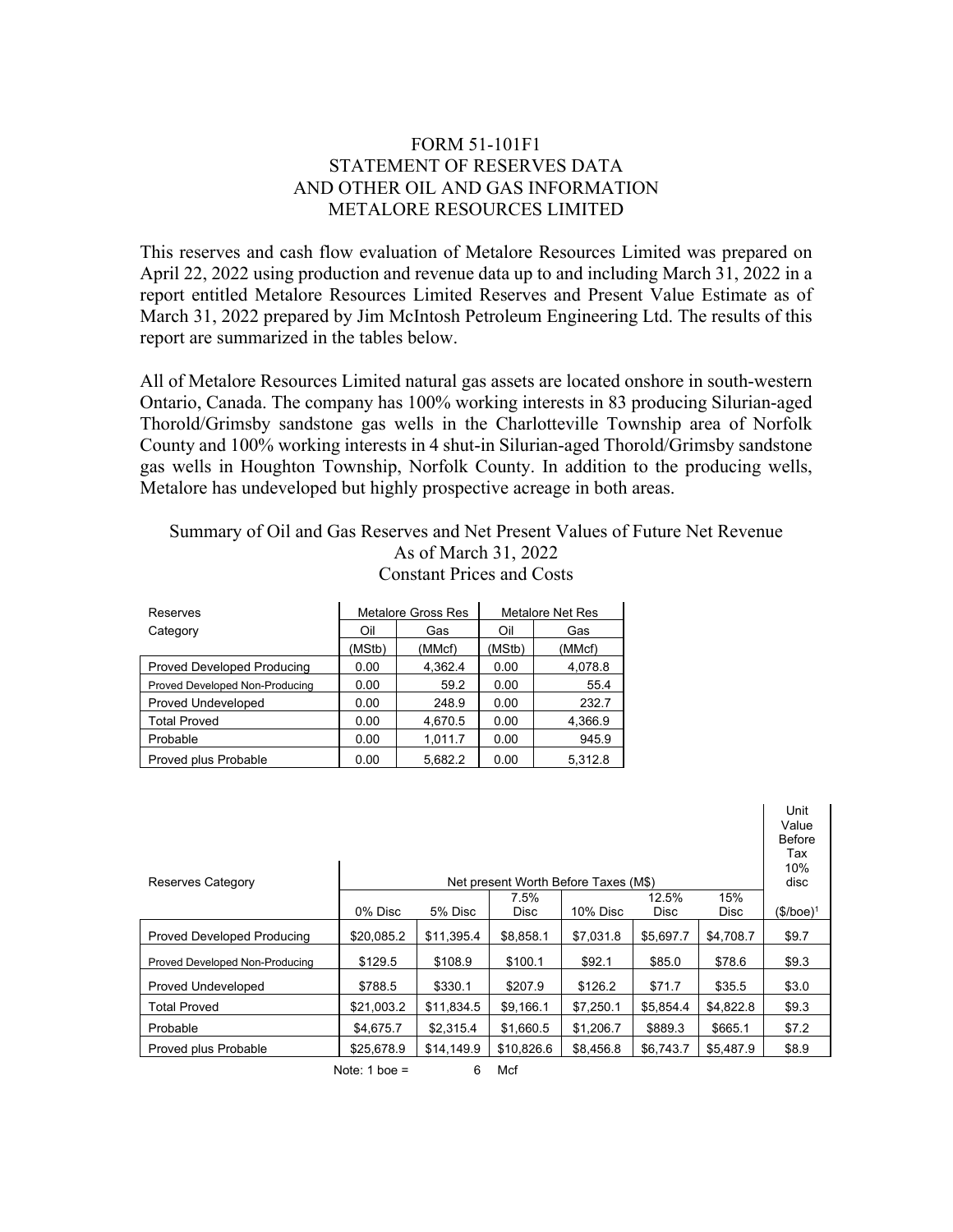| Future Net Revenue by Product Group: Constant Prices and |  |
|----------------------------------------------------------|--|
| Costs                                                    |  |

| Reserves Category             | Product                  | <b>Future Net</b>                  |  |  |
|-------------------------------|--------------------------|------------------------------------|--|--|
|                               | Group                    | Revenue                            |  |  |
|                               |                          | Before Tax<br>@ 10%<br><b>Disc</b> |  |  |
|                               |                          | (M\$)                              |  |  |
| <b>Proved Reserves</b>        | Crude Oil <sup>(1)</sup> | \$0.0                              |  |  |
|                               | Natural<br>Gas           | \$7,250.1                          |  |  |
| Proven plus Probable Reserves | Crude $Oil^{(1)}$        | \$0.0                              |  |  |
|                               | Natural<br>Gas           | \$8,456.8                          |  |  |

Note 1: Includes solution gas

|                          | , wrondo, operating occi Brodhaemii. Onaleceanica ochelani phoce and operating cocle |           |           |           |          |                   |  |  |  |
|--------------------------|--------------------------------------------------------------------------------------|-----------|-----------|-----------|----------|-------------------|--|--|--|
| <b>Reserves Category</b> | Revenue                                                                              | Royalties | Operating | Develop't | Abandm't | <b>Future Net</b> |  |  |  |
|                          |                                                                                      |           | Costs     | Costs     | Costs    | Revenue           |  |  |  |
|                          |                                                                                      |           |           |           |          | Before Tax        |  |  |  |
|                          | (M\$)                                                                                | (M\$)     | (M\$)     | (M\$)     | (M\$)    | (M\$)             |  |  |  |
| <b>Total Proved</b>      | \$34,255                                                                             | \$2.227   | \$9.877   | \$251     | \$897    | \$21,003          |  |  |  |
| Proved plus Probable     | \$41,619                                                                             | \$2,705   | \$11,621  | \$717     | \$897    | \$25.679          |  |  |  |

Revenue/Operating Cost Breakdown: Undiscounted Constant prices and operating costs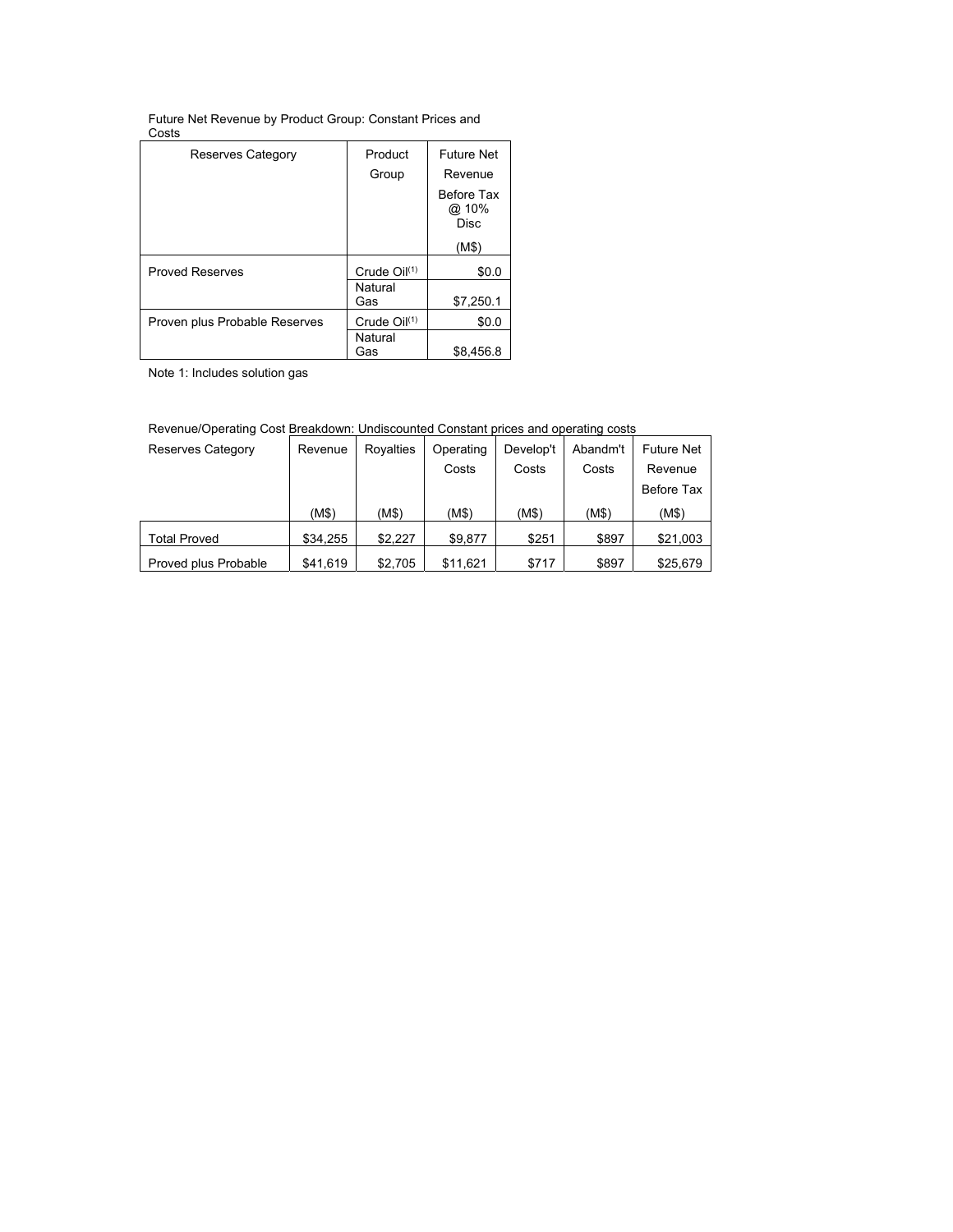# Summary of Oil and Gas Reserves and Net Present Values As of March 31, 2022 Forecasted Prices and Operating Costs

| Reserves                          |            | <b>Metalore Gross Res</b> | <b>Metalore Net Res</b> |         |  |
|-----------------------------------|------------|---------------------------|-------------------------|---------|--|
| Category                          | Oil<br>Gas |                           | Oil                     | Gas     |  |
|                                   | (MStb)     | (MMcf)                    | (MStb)                  | (MMcf)  |  |
| <b>Proved Developed Producing</b> | 0.00       | 4.362.4                   | 0.00                    | 4,078.8 |  |
| Proved Developed Non-Producing    | 0.00       | 59.2                      | 0.00                    | 55.4    |  |
| Proved Undeveloped                | 0.00       | 248.9                     | 0.00                    | 232.7   |  |
| <b>Total Proved</b>               | 0.00       | 4,670.5                   | 0.00                    | 4,366.9 |  |
| Probable                          | 0.00       | 1,011.7                   | 0.00                    | 945.9   |  |
| Proved plus Probable              | 0.00       | 5.682.2                   | 0.00                    | 5.312.8 |  |

|            |           |             |           |             |                                      | <b>Before</b><br>Tax<br>10%<br>disc |
|------------|-----------|-------------|-----------|-------------|--------------------------------------|-------------------------------------|
|            |           | 7.5%        |           | 12.5%       | 15%                                  |                                     |
| 0% Disc    | 5% Disc   | <b>Disc</b> | 10% Disc  | <b>Disc</b> | <b>Disc</b>                          | $(\$/boe)^1$                        |
| \$12,810.2 | \$7.229.0 | \$5,615.1   | \$4.461.2 | \$3.624.3   | \$3,008.2                            | \$6.1                               |
| \$7.5      | \$24.5    | \$28.3      | \$30.3    | \$31.2      | \$31.3                               | \$3.1                               |
| \$330.1    | \$81.7    | \$22.4      | $-$13.4$  | $-$ \$34.1  | $-$ \$45.2                           | $-$0.3$                             |
| \$13.147.7 | \$7.335.2 | \$5.665.9   | \$4.478.2 | \$3,621.3   | \$2.994.2                            | \$5.8                               |
| \$3.038.9  | \$1.468.6 | \$1.038.3   | \$743.0   | \$538.5     | \$395.7                              | \$4.4                               |
| \$16,186.6 | \$8.803.8 | \$6,704.2   | \$5,221.1 | \$4.159.8   | \$3.390.0                            | \$5.5                               |
|            |           |             |           |             | Net present Worth Before Taxes (M\$) |                                     |

Unit Value

Note:  $1$  boe = 6 Mcf

| Future Net Revenue by Product Group: Forecasted Prices and |  |
|------------------------------------------------------------|--|
| Costs                                                      |  |

| Reserves Category             | Product<br>Group  | <b>Future Net</b><br>Revenue       |
|-------------------------------|-------------------|------------------------------------|
|                               |                   | Before Tax<br>@ 10%<br><b>Disc</b> |
|                               |                   | (M\$)                              |
| <b>Proved Reserves</b>        | Crude $O(1)$      | \$0.0                              |
|                               | Natural<br>Gas    | \$4,478.2                          |
| Proven plus Probable Reserves | Crude $Oil^{(1)}$ | \$0.0                              |
|                               | Natural<br>Gas    | \$5,221.1                          |

Note 1: Includes solution gas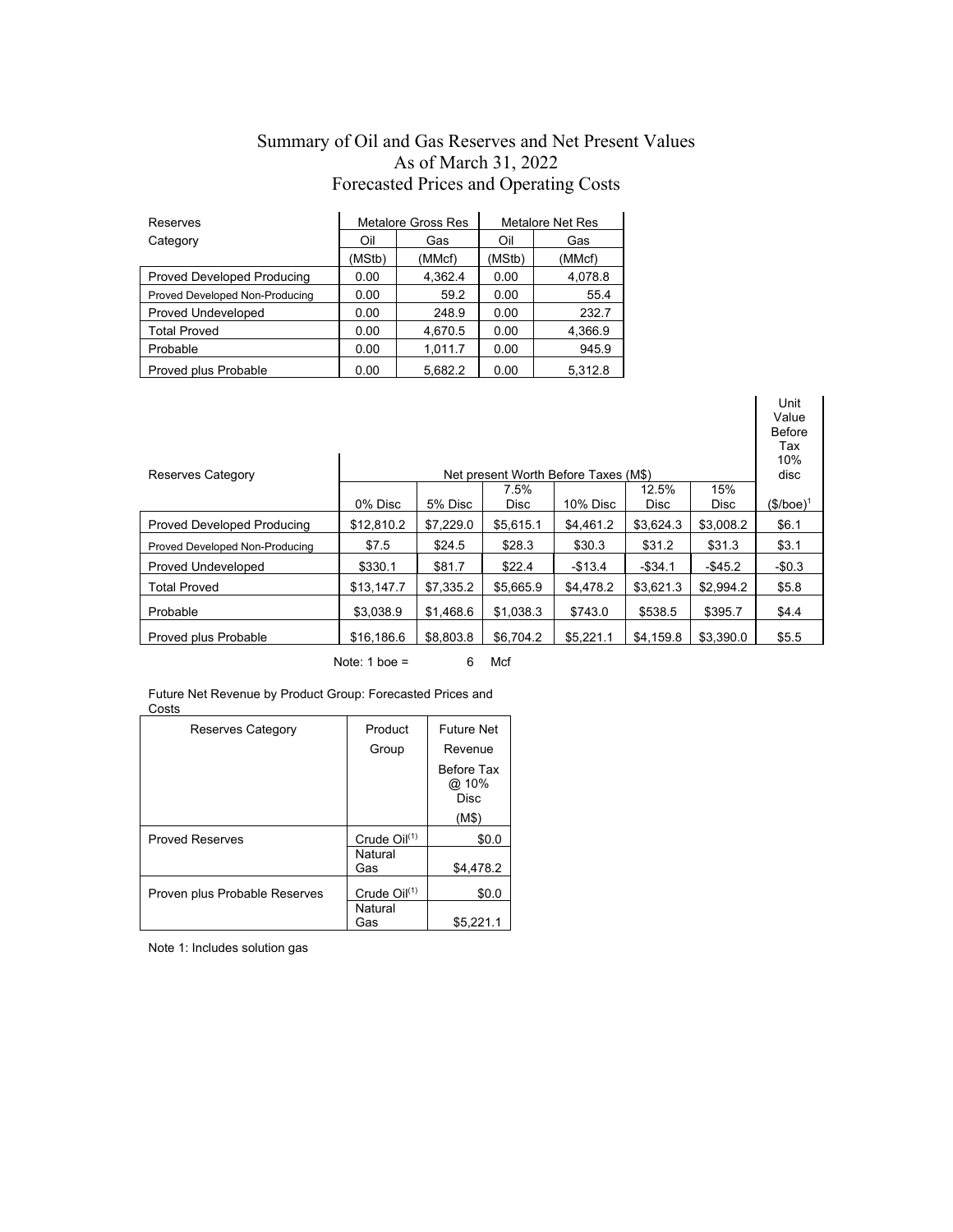#### Total Future Net Revenue Components using Forecasted Prices and Operating Costs (Undiscounted)

|                      | Revenue  | Rovalties | Operating | Develop't | Abandm't | <b>Future Net</b> |
|----------------------|----------|-----------|-----------|-----------|----------|-------------------|
|                      |          |           | Costs     | Costs     | Costs    | Revenue           |
|                      |          |           |           |           |          | Before Tax        |
|                      | (M\$)    | (M\$)     | (M\$)     | (M\$)     | (M\$)    | (M\$)             |
| <b>Total Proved</b>  | \$28,534 | \$1,855   | \$12,128  | \$276     | \$1.127  | \$13,148          |
| Proved plus Probable | \$34,779 | \$2.261   | \$14,385  | \$806     | \$1.140  | \$16,187          |

# Product Prices and Operating Costs

Product price, operating cost, economic limit summary

| table                      |                            |          |                                |          |  |
|----------------------------|----------------------------|----------|--------------------------------|----------|--|
|                            | Existing Charl/Wals Prod'n |          | <b>New</b><br>Charl/Wals/Hough |          |  |
|                            | (Gas)                      |          | (Gas)                          |          |  |
| 2021 Product Price         | \$5.61                     | Cdn/Mcf  |                                | Cdn/Mcf  |  |
| Basis to NYMEX             | \$0.54                     | Cdn/Mcf  | \$0.54                         | Cdn/Mcf  |  |
| 2022 Product Price         | \$7.34                     | Cdn/Mcf  | \$7.34                         | Cdn/Mcf  |  |
| <b>Royalty Rate</b>        | 6.5%                       |          | 6.5%                           |          |  |
| Fixed Well Op Cost         | \$0                        | /well/mo | \$150                          | /well/mo |  |
| Variable Well Op Cost      | \$0.00                     | /Mcf     | \$1.70                         | /Mcf     |  |
| <b>Fixed Field Op Cost</b> | \$10,000                   | /month   | \$0.00                         | /month   |  |
| Variable Field Op Cost     | \$1.70                     | /Mcf     | \$0.00                         | /Mcf     |  |
| Economic Limit             | 60                         | Mcfd     | 1.0                            | Mcfd     |  |
| <b>Abandonment Costs</b>   | \$8.0                      | k/well   | \$8.0                          | k/well   |  |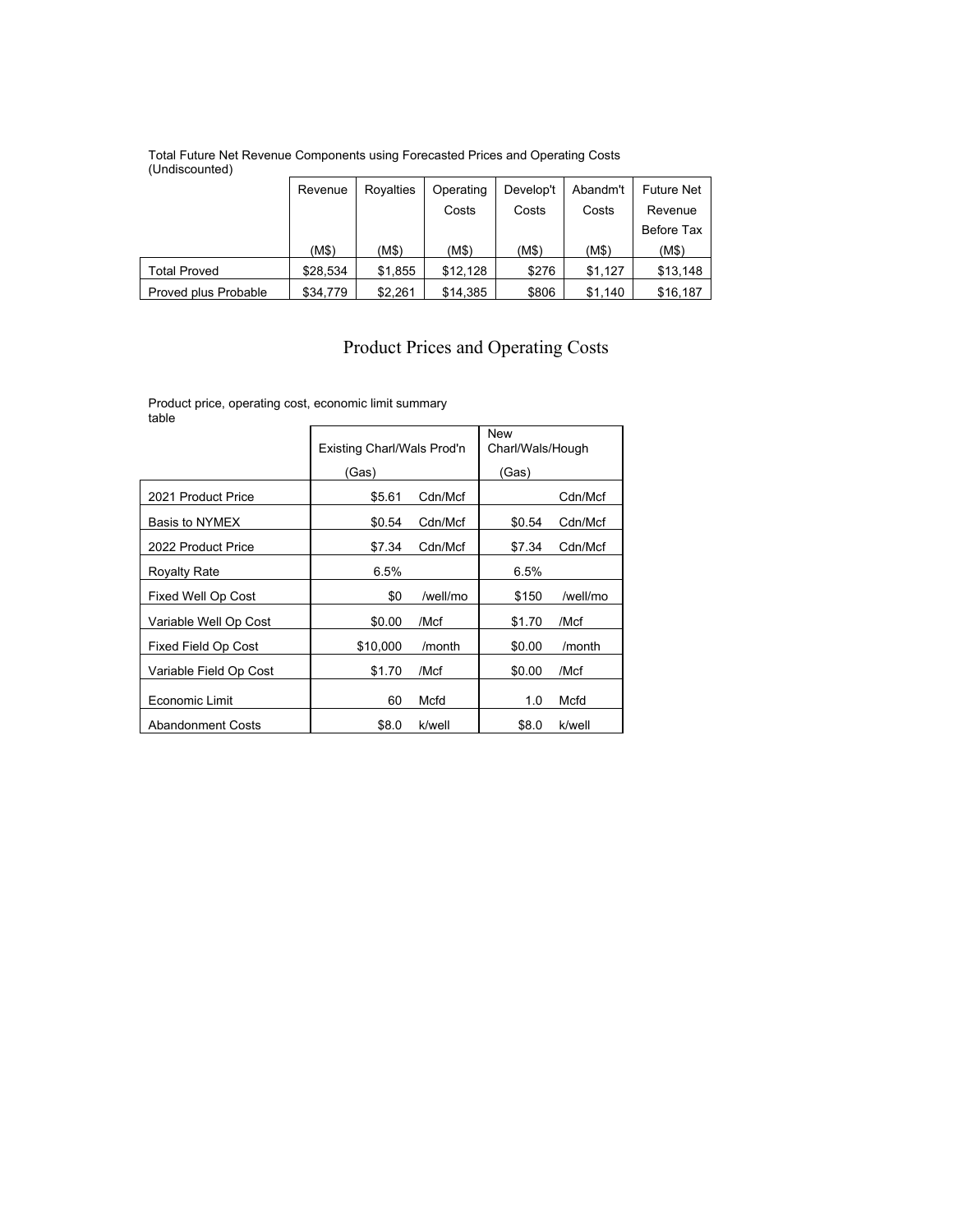| <b>Product Prices in Forecasted Evaluation</b> |                  |           |              |                  |                           |               |  |  |
|------------------------------------------------|------------------|-----------|--------------|------------------|---------------------------|---------------|--|--|
| Year                                           | Henry Hub        | Inflation | Exchange     | Met PDP          | Met<br><b>PDNP</b><br>Gas | Met TP<br>Gas |  |  |
|                                                | <b>Gas Price</b> | Rate      | Rate         | <b>Gas Price</b> | Price                     | Price         |  |  |
|                                                | (\$US/MMBtu)     | (%/Year)  | (\$US/\$Cdn) | (\$/Mcf)         | (\$/Mcf)                  | (\$/Mcf)      |  |  |
| 2017 Actual                                    | \$3.01           | 1.0%      | \$0.771      | \$4.63           |                           |               |  |  |
| 2018 Actual                                    | \$3.09           | 2.0%      | \$0.771      | \$4.76           |                           |               |  |  |
| 2019 Actual                                    | \$2.55           | 1.8%      | \$0.754      | \$4.39           |                           |               |  |  |
| 2020 Actual                                    | \$2.08           | 1.2%      | \$0.746      | \$3.61           |                           |               |  |  |
| 2021 Actual                                    | \$3.92           | 1.7%      | \$0.799      | \$5.61           |                           |               |  |  |
| 2022                                           | \$5.15           | 2.0%      | \$0.793      | \$7.34           | \$6.80                    | \$7.34        |  |  |
| 2023                                           | \$4.26           | 2.0%      | \$0.795      | \$6.15           | \$5.61                    | \$6.15        |  |  |
| 2024                                           | \$3.53           | 2.0%      | \$0.795      | \$5.19           | \$4.65                    | \$5.19        |  |  |
| 2025                                           | \$3.53           | 2.0%      | \$0.795      | \$5.19           | \$4.65                    | \$5.19        |  |  |
| 2026                                           | \$3.60           | 2.0%      | \$0.795      | \$5.29           | \$4.75                    | \$5.29        |  |  |
| 2027                                           | \$3.67           | 2.0%      | \$0.795      | \$5.37           | \$4.84                    | \$5.37        |  |  |

Note: Average of Sproule, McDaniel, GLJA, and Deloitte forecasts used for benchmarks

# Reconciliation Tables

#### Reserve Reconciliation

| <b>NEVULIUMANULI</b>       |           |            |               |                    |            |           |  |  |  |
|----------------------------|-----------|------------|---------------|--------------------|------------|-----------|--|--|--|
| Factors                    | Crude Oil |            |               | <b>Natural Gas</b> |            |           |  |  |  |
|                            | Total     | Additional | Total<br>Pr & | Total              | Additional | Total     |  |  |  |
|                            | Proved    | Probable   | Prob          | Proved             | Probable   | Pr & Prob |  |  |  |
|                            | (MStb)    | (MStb)     | (MStb)        | (MMcf)             | (MMcf)     | (MMcf)    |  |  |  |
| March 31, 2021             | 0.00      | 0.00       | 0.00          | 3900               | 830        | 4730      |  |  |  |
| Extensions                 | 0.00      | 0.00       | 0.00          | 0                  | 0          | 0         |  |  |  |
| <b>Improved Recovery</b>   | 0.00      | 0.00       | 0.00          | $\Omega$           | 0          | 0         |  |  |  |
| <b>Technical Revisions</b> | 0.00      | 0.00       | 0.00          | $\Omega$           | 0          | 0         |  |  |  |
| <b>Discoveries</b>         | 0.00      | 0.00       | 0.00          | $\Omega$           | 0          | 0         |  |  |  |
| Acquisitions               | 0.00      | 0.00       | 0.00          | $\Omega$           | 0          | 0         |  |  |  |
| <b>Dispositions</b>        | 0.00      | 0.00       | 0.00          | 0                  | 0          | 0         |  |  |  |
| Economic Factors           | 0.00      | 0.00       | 0.00          | 899                | 182        | 1080      |  |  |  |
| Production                 | 0.00      | 0.00       | 0.00          | -128               | 0          | -128      |  |  |  |
| March 31, 2022             | 0.00      | 0.00       | 0.00          | 4670               | 1012       | 5682      |  |  |  |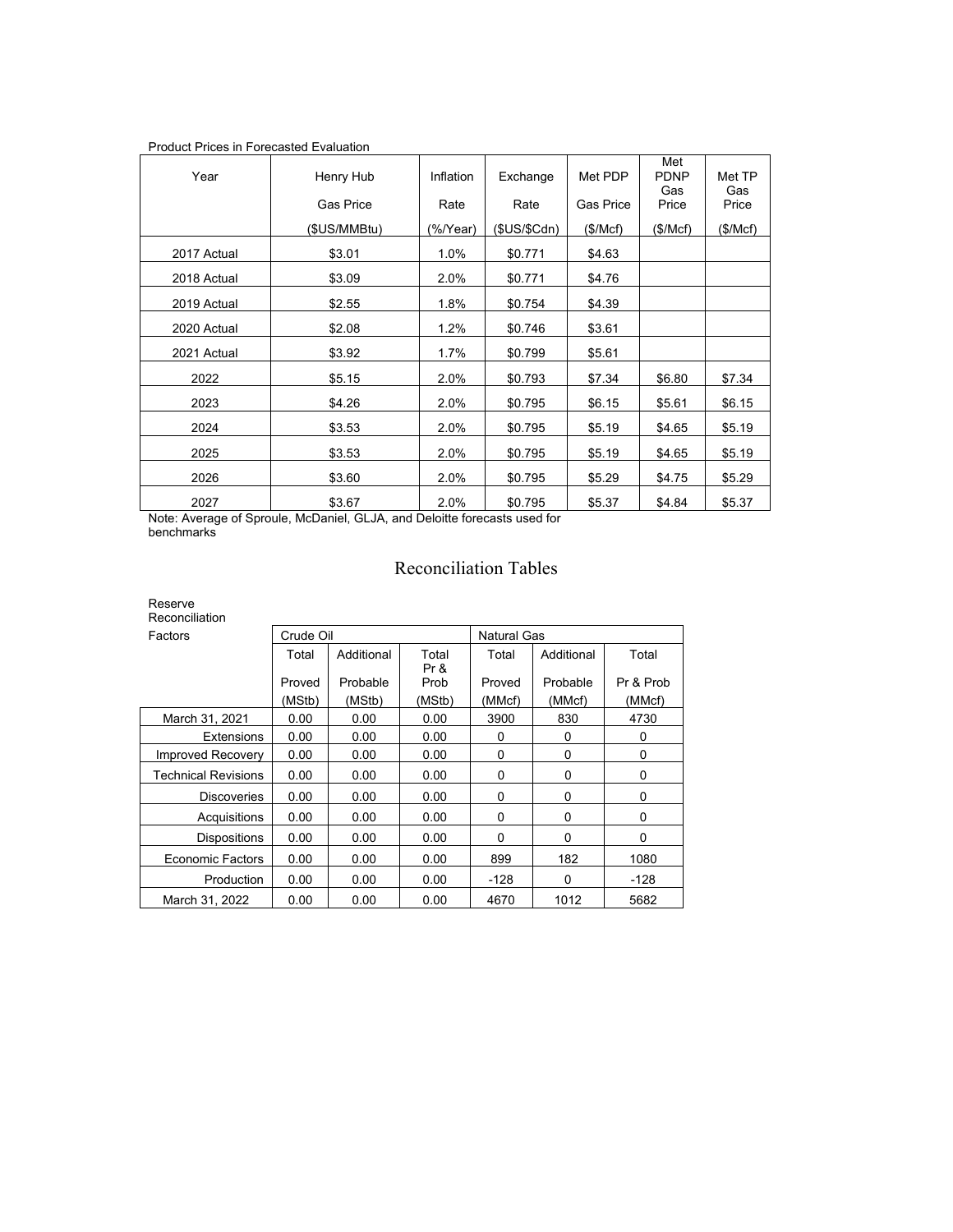Reconciliation of Changes in Net Present Values Of Future Net Revenue Discounted at 10%/Year Based on Constant Prices and Costs, Total Proved Evaluation

|                                                            | olvi     |  |
|------------------------------------------------------------|----------|--|
| Estimated Future Net Revenue at Mar 31, 2021               | 2614.0   |  |
| Sales of oil and gas produced, net of production costs and |          |  |
| royalties                                                  | $-395.0$ |  |
| Net changes in prices and production costs and royalties   |          |  |
| Changes in development costs                               | 0.0      |  |
| Extensions and improved recovery                           |          |  |
| Discoveries                                                |          |  |
| Acquisition of reserves                                    |          |  |
| Disposition of reserves                                    |          |  |
| <b>Technical Revisions</b>                                 |          |  |
| <b>Accretion of Discount</b>                               |          |  |
| Net change in Income Tax                                   |          |  |
| Estimated Future Net Revenue at Mar 31, 2022               |          |  |

Metalore has received very strong natural gas prices from Enbridge Gas over the past year. The higher gas price as the end of Metalore's 2022 Fiscal Year (\$7.34/Mcf) resulted in a large improvement in the 10% Discounted Net Present Value using constant prices and operating costs reflected in the table above. However, the forecast commodity prices indicate that the gas prices are expected to be in the \$5.19/Mcf range by 2024. This improved forecast gas price outlook compared to the 2021 report resulted in increased remaining recoverable reserves as indicated in the reconciliation table above. Metalore can maximize the higher natural gas prices by continuing to sell as much gas as possible to the Enbridge Field Line customers. This continued premium paid for Field Line customer gas consumption by Enbridge Gas increased the remaining recoverable reserves and value of Metalore's remaining Proved reserves.

\$M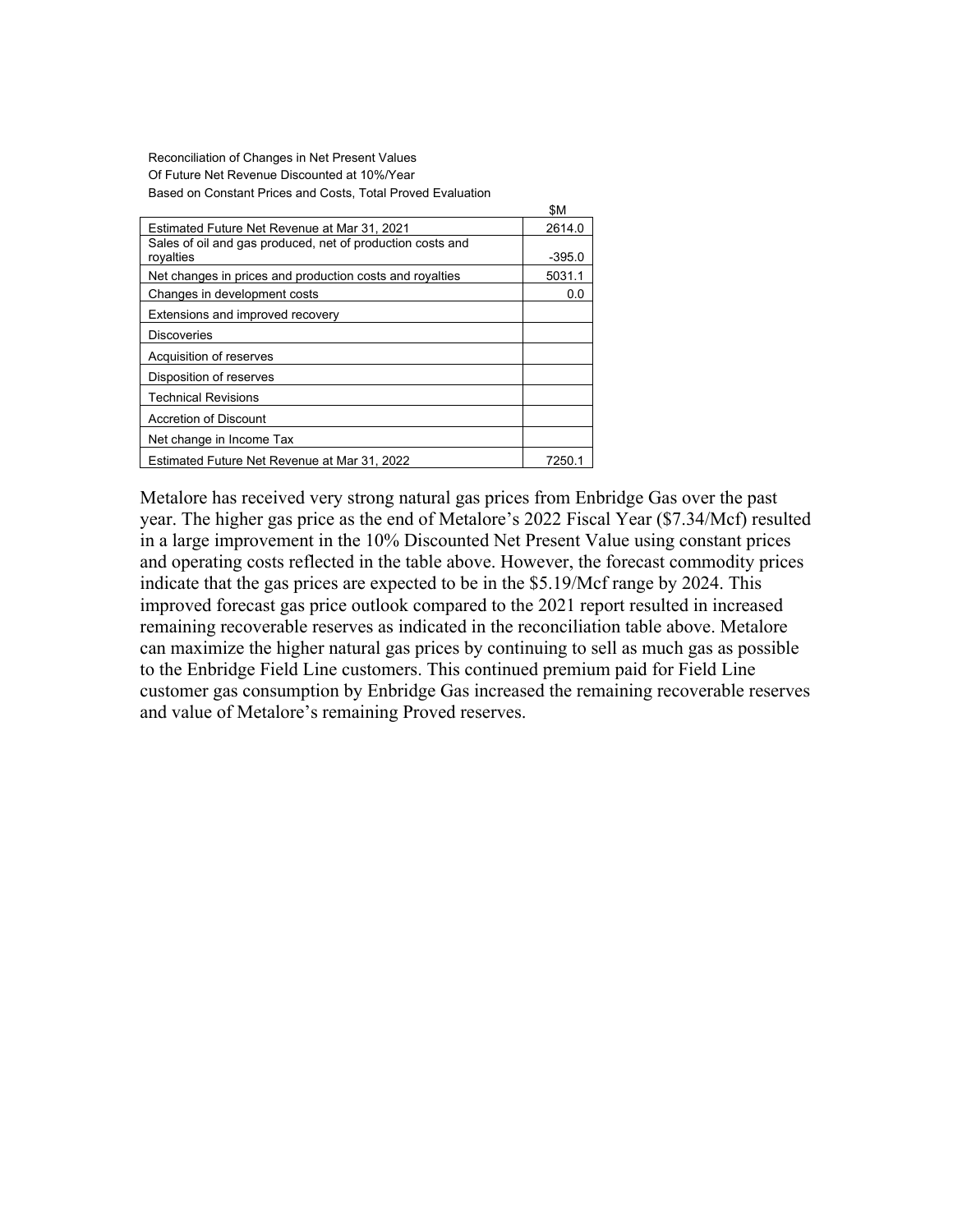## **FORM 51-101F2 REPORT ON RESERVES DATA By INDEPENDENT QUALIFIED EVALUATOR**

To the board of directors of Metalore Resources Limited (the "Company")

- 1. I have evaluated the Company's reserves data as at March 31, 2022. The reserves data are estimates of proved reserves and probable reserves and related future net revenue as at March 31, 2022, estimated using forecast prices and costs.
- 2. The reserves data are the responsibility of the Company's management. My responsibility is to express an opinion on the reserves data based on my evaluation.

I carried out my evaluation in accordance with standards set out in the Canadian Oil and Gas Evaluation Handbook (the "COGE Handbook") prepared jointly by the Society of Petroleum Evaluation Engineers (Calgary Chapter) and the Canadian Institute of Mining, Metallurgy & Petroleum (Petroleum Society).

- 3. Those standards require that I plan and perform an evaluation to obtain reasonable assurance as to whether the reserves data are free of material misstatement. An evaluation also includes assessing whether the reserves data are in accordance with principles and definitions presented in the COGE Handbook.
- 4. The following table sets forth the estimated future net revenue (before deduction of income taxes) attributable to proved plus probable reserves, estimated using forecast prices and costs and calculated using a discount rate of 10 percent, included in the reserves data of the Company evaluated by me for the year ended March 31, 2022, and identifies the respective potions thereof that I have evaluated and reported on to the Company's management:

| Independent       | Report    | Reserves | Audited | Evaluated | Reviewed | Total     |
|-------------------|-----------|----------|---------|-----------|----------|-----------|
| Evaluator         | Date      | Location | (M\$)   | (M\$)     | (M\$)    | (M\$)     |
| Jim McIntosh Petr |           |          |         |           |          |           |
| Eng               | 22-Apr-22 | Ontario  |         | \$5.221.1 |          | \$5,221.1 |
| Total             |           |          |         | \$5,221.1 |          | \$5,221.1 |

- 5. In my opinion, the reserves data respectively evaluated by me have, in all material respects, been determined and are in accordance with the COGE Handbook. I express no opinion on the reserves data that I reviewed but did not audit or evaluate.
- 6. I have no responsibility to update my reports referred to in paragraph 4 for events and circumstances occurring after their respective preparation dates.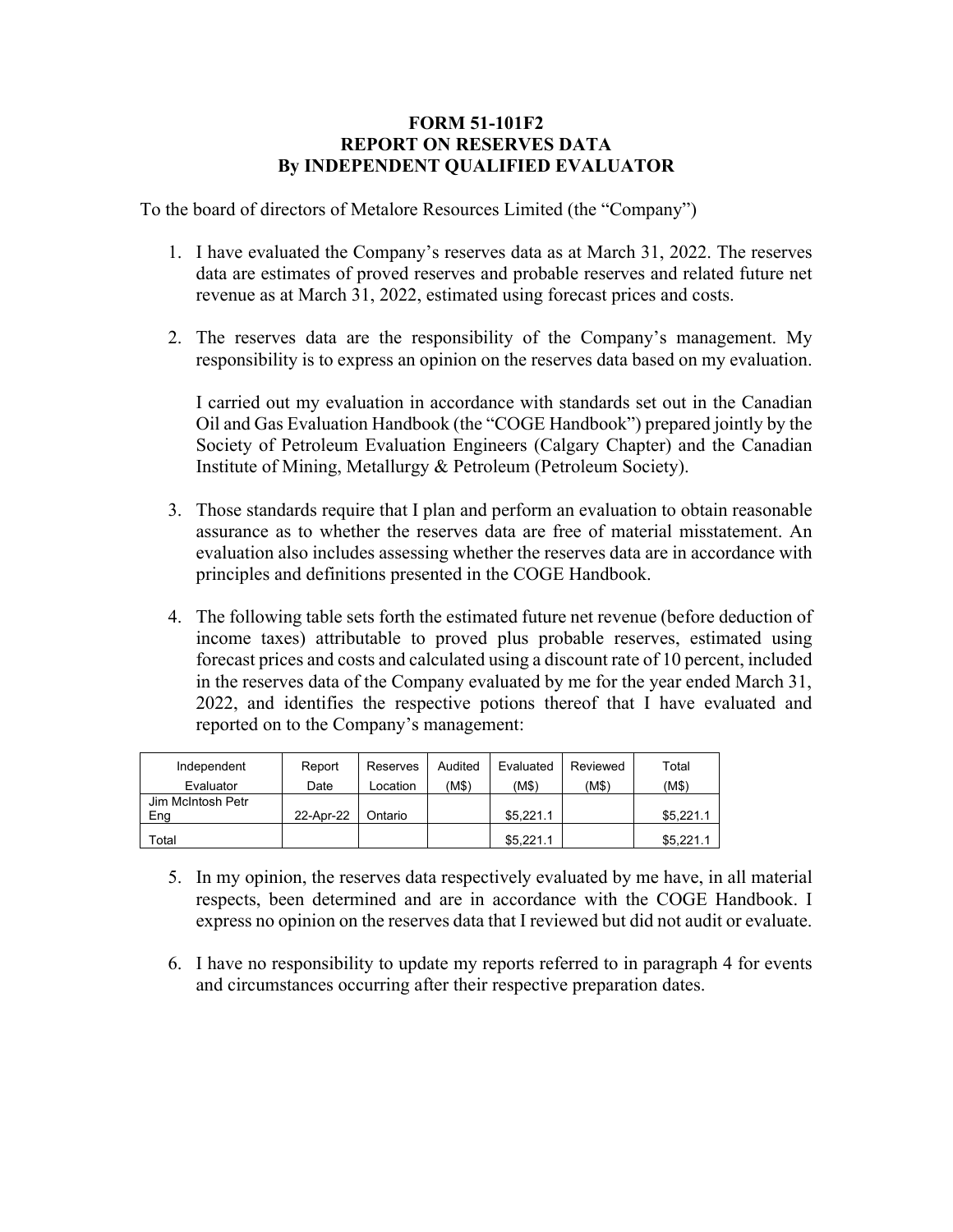7. Because the reserves data are based on judgments regarding future events, actual results will vary and the variations may be material. However, any variations should be consistent with the fact that reserves are categorized according to the probability of their recovery.

Executed as to my report referred to above:

Jim McIntosh Petroleum Engineering Ltd